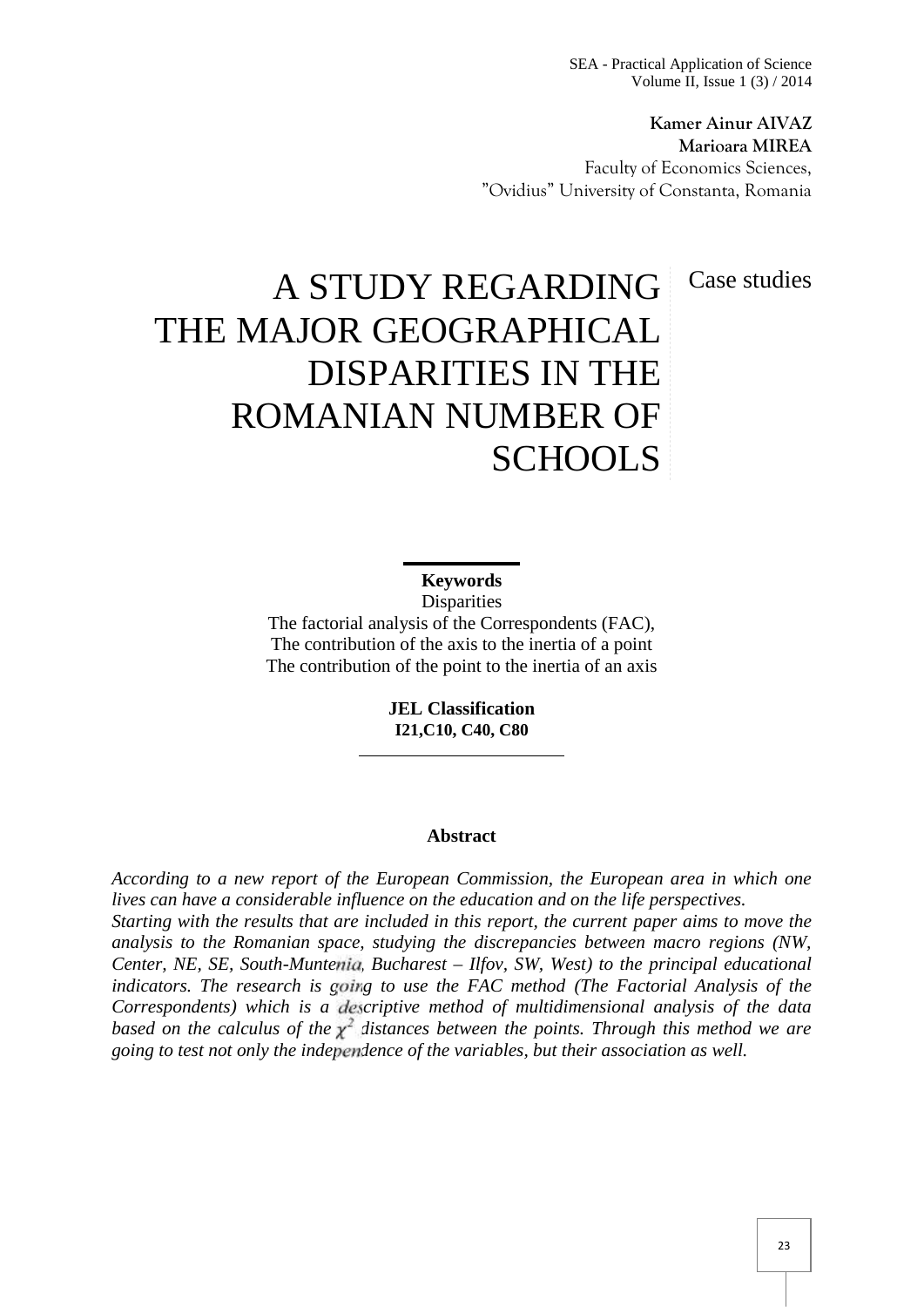# **Introduction**

The report, which is named "Mind the Gap – education inequality across EU regions", shows significant disparities of the educational opportunities and of the related results between the member states and within them. It seems that there is a big difference between the north and the south regarding the achieved educational level - the highest shares of the persons with a low qualification level that have The factorial passed the secondary school or lower can (FCA) is a be mainly found in the regions from the Southern Europe, especially in Portugal and Spain. By contrast, the regions with the lowest shared of the persons with a low qualification level are mainly found in the United Kingdom, Belgium, and Sweden and in the Netherlands. The geographical inequalities in education persist despite the arrangements undertaken by the member states in order to promote the equality in education and in the professional training. The report - the first one of this kind – urges the member states of the European Union to undertake more efforts in order to reduce these inequalities.

"All the European citizens should benefit of education and high quality training, regardless of the place in which they live. It is the moment to respect the assumed commitments. The fight against the geographical inequalities in regards to education is a prior condition for the social cohesion and for the balanced regional development. The European structural funds can and should be used in order to aid the elimination of the inequalities" declared Androulla Vassiliou, the European commissioner for education, culture, multilingualism and youth.

Starting with the results that are included in this report, the current paper aims to move the analysis to the Romanian space, studying the discrepancies between macro regions (NW, Center, NE, SE, South- Muntenia, Bucharest – Ilfov, SW, West) to one of the principal educational indicators, number of schools. The research is going to use the FAC method (The Factorial

Analysis of the Correspondents) which is a descriptive method of multidimensional analysis of the data based on the calculus of the  $\chi^2$  distances between the points. Through this method weare going to test not only the independence of the variables, but their association as well.(Kachigan, 1982)

# **Methodology**

correspondence analysis descriptive method of multidimensional data analysis that applies to the study of the connections between two non-numeric variables. In order to calculate the distance between two points, the 2 distance is used in the FCA.

The FCA method was developed by Paul Benzecri (Benzecri, 1992), who highlighted the algebraic properties of this method and emphasized both the use of the FCA method for testing the independence of variables, but also for the decrease of the associations between them.

Based on a large table, the FCA discloses a system of factorial axes which synthesizes the initial information in a graphical form easy to interpret. The factorial axes are "ranked" in a descending order, according to their importance in explaining the total variance of the cloud of points.

Basically, the FCA seeks to find the unrelated axes on which to project the point line cloud and the point column cloud. For this purpose, there are calculated the eigenvalues  $(\, \}_k)$  of the matrix of inertia and the coordinates of the eigenvectors associated to each  $\lambda_k$  value.

$$
\sum_{k=1}^k \big\}_k = \frac{t^2}{n}
$$

The calculation of the line points and column points coordinates on the factorial axes are performed using the coordinates of the eigenvectors associated with the eigenvalues of the matrix of inertia. In order to assess the distance between two points, the 2 distance is used. (Greene, 2003)

After processing the data in SPSS, using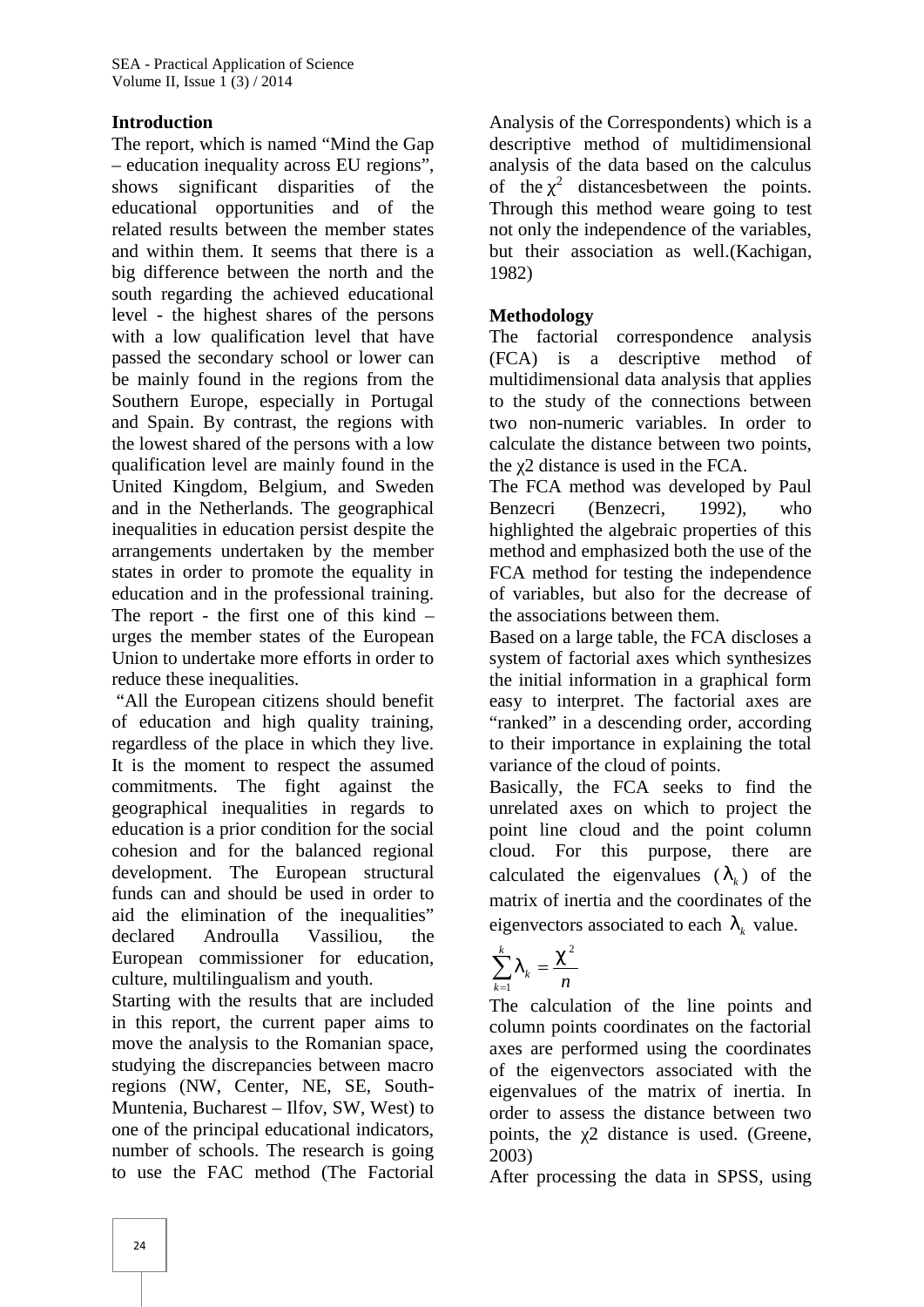the factorial correspondence analysis, we obtainthe statistical indicators calculated for the line points and for the column points, and the graphical representation of these points in the factorial axes system.

The presentation of the FCA methodology will be carried out considering the group of units in a contingency table (Table 1) that reveals the number of school units by level of education and region.

#### **Data and results**

The analysed indicators were:

• Number of schools by levels of education and regions;

• School population by levels and regions. (www.tempoonline.com)

After processing the data in SPSS, using the factorial correspondence analysis, we obtain the statistical indicators calculated for the line points, and for the column points, and the graphical representation of these points in the factorial axis system. (Baltagi, 2008)

The presentation of the FCA methodology the will be carried out considering the group of units in a contingency table that shows the level of the two indicators by levels of education and regions.

#### **The table of row profiles (output Row Profiles) and the table column profiles (output Column Profiles)**

The table of row profiles (Table 2) includes, as terms, the  $n_{i/i}$  partial relative frequencies calculated as the ratio of the nij absolute partial frequencies and the  $n_i$ marginal absolute frequencies, for each<br>value of the variable X:  $f_{i/j} = \frac{n_{ij}}{n_i}$ value of the variable  $X$ :

A row profile shows, for each  $x_i$  value, the share of the statistical units per the y<sup>i</sup> values of the variable Y (Kachigan, 1982). For our data, the values in this row profile

table shows the distribution of the number of schools by levels of education and regions.

Thus, in Romania, we notice the following situation on the number of schools:

• Of the total number of schools, 55.2% are secondary education schools, 23% are

high schools, 19.5% are preschool education institutions, 1.5 % are higher education institutions, 0.7% are primary education institutions;

• Bucharest- Ilfov has the greatest number of preschool institutions, well above the average of 19.5%, and the greatest number of higher education institutions, i.e. 5.8 %, compared to an average of 1.5%;

• High schools and secondary education institutions are quite homogeneously represented in the Romanian regions.

A statistical association between two regions (two row profiles) shows a similar distribution of the number of schools by levels of education.

A column profile shows (Table 3), for each y<sup>i</sup> value, the share of the statistical units on the  $x_i$  values of the variable  $X$  (the column profiles for the data presented in Table 1).The values in this table show the distribution of schools by regions and by levels of education:

• Bucharest- Ilfov has the greatest share in preschool and higher education category, i.e. 16.3% and 32.4%, followed by the North -West;

• the West Region holds the first place for primary education, while the North-east holds the first place for secondary education and the North-west - for high schools;

• All these shares highlight a quite important gap for this indicator.

A statistical association between two column profiles (types of educational level) shows a similar distribution by regions.

## **The** value of the 2 statistics

In the Summary output, in the Chi- Square column, there is shown the calculated value of the 2 test statistics used in testing the hypothesis of the independence between variables (Maddala, 2001).

Testing the hypothesis of the independence between variables involves the formulation of the following hypotheses:

• The null hypothesis  $H_0$ : the hypothesis of the independence between the statistical variables (there are no connection between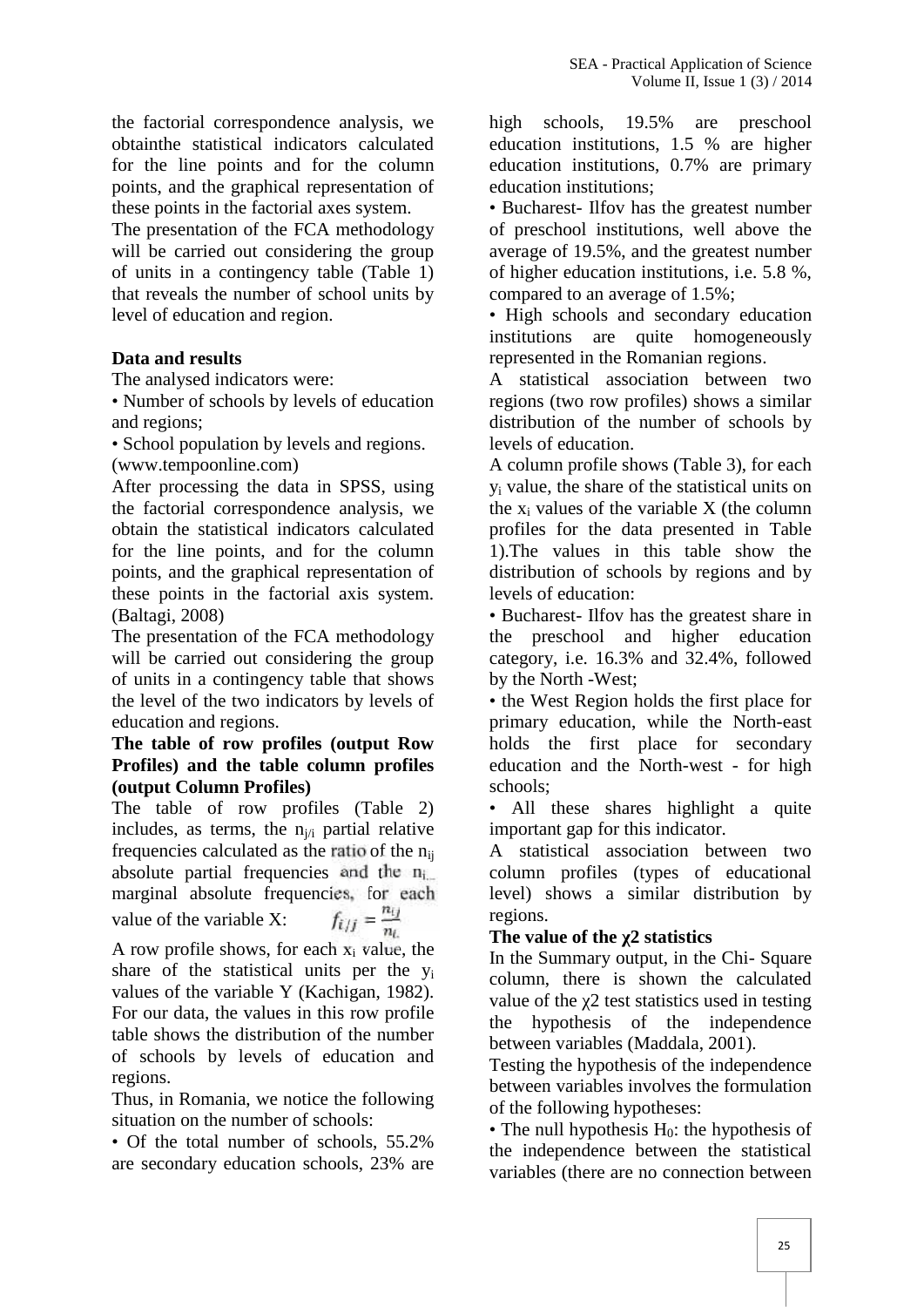the statistical variables);

• The alternative hypothesis  $H_1$ : the hypothesis of dependence (there are connections between the statistical variables). (Verbeek, 2005)

In the output above, the calculated value of the test statistic is  $Sig = 0.000 < 0.05$ , which indicates that the hypothesis  $H_0$  is rejected. We can guarantee by a 95% probability that there are connections between the variables considered.The description of these connections is achieved by interpreting the FCA results for the row profiles and for the column profiles.

## **The eigenvalues and the variance explained by each factorial axis**

In the FCA, the maximum number of factorial axes is min  $(m-1; p-1)=min(7,$ 4)=4. As in principal component analysis, the largest eigenvalue shows the variance of the first factorial axis and the sum of the eigenvalues measures the total inertia of the point cloud. For the output shown in the Summary Table, the largest eigenvalue is  $\}$ <sub>1</sub>=0,049. The inertia (variance) explained by each factorial axis is shown in the column *Proportion of Inertia*. The first factorial axis explains 77.2% of the total variance. The choice of the number of factorial axes is made, in the FCA, according the Benzecri criterion: there are chosen those factorial axes which explain at least 70% of the total variance. In our case, therefore, we need a single factorial axis.

# **The results of column points**

For each category of the variable Y, there are calculated the coordinates on the factorial axes, the contributions of points to the inertia of an axis and the contributions of axes to the inertia of a point.

• The coordinates on the factorial axes (column *Score in Dimension*)

The coordinates of the column points on by the s<br>the fectorial axes show their position in the Figure the factorial axes show their position in the space represented by the axes. A positive coordinate on the first factorial axis indicates that the column point will be

projected on the right side and a negative coordinate shows its projection on the left side of the axis (Everitt, Dunn, 2001).

The values in Table 5 show that the point "South East" has a positive coordinate on the first factorial axis (0.099 ) and a negative coordinate on the second factorial axis

(-0.042); the point "Northeast" has a positive coordinate on the first factorial axis (0.319) and also a positive coordinate on the second factorial axis (0.048); the "Northwest" has a negative coordinate on the first factorial axis (- 0.104) and also a negative coordinate on the second factorial axis

(-0.122); the point "Bucharest- Ilfov" has a negative coordinate on the first factorial axis (-1,226) and a positive coordinate on the second factorial axis (0.435).

• The contribution of points to the inertia of an axis (column *Contribution of point to Inertia of Dimension*)

These values show the contribution of the category (levels of education) to the dispersion of the factorial axis. The points with higher contributions on an axis are those points that contribute to the formation of the axis. These are called explanatory points for the formation of the respective axis. The first factorial axis is explained at a rate of 58.4% by the point "Bucharest- Ilfov", at a rate of 14.3% by the point "South – Muntenia" etc.

• The contribution of the factorial axis to the inertia of a point (column *Contribution of Dimension to Inertia of Point*)

This value expresses the contribution of a factorial axis in explaining the dispersion of a point. There are highlighted the following points explained by the factorial axes. For the values shown in Table 5, we note that the inertia of the point "Bucharest – Ilfov" is explained at a rate of 93.5% by the first factorial axis and at a rate of 5.7 % by the second factorial axis.

1 suggestively shows the associations and the differences between the regions and the level of education. Thus: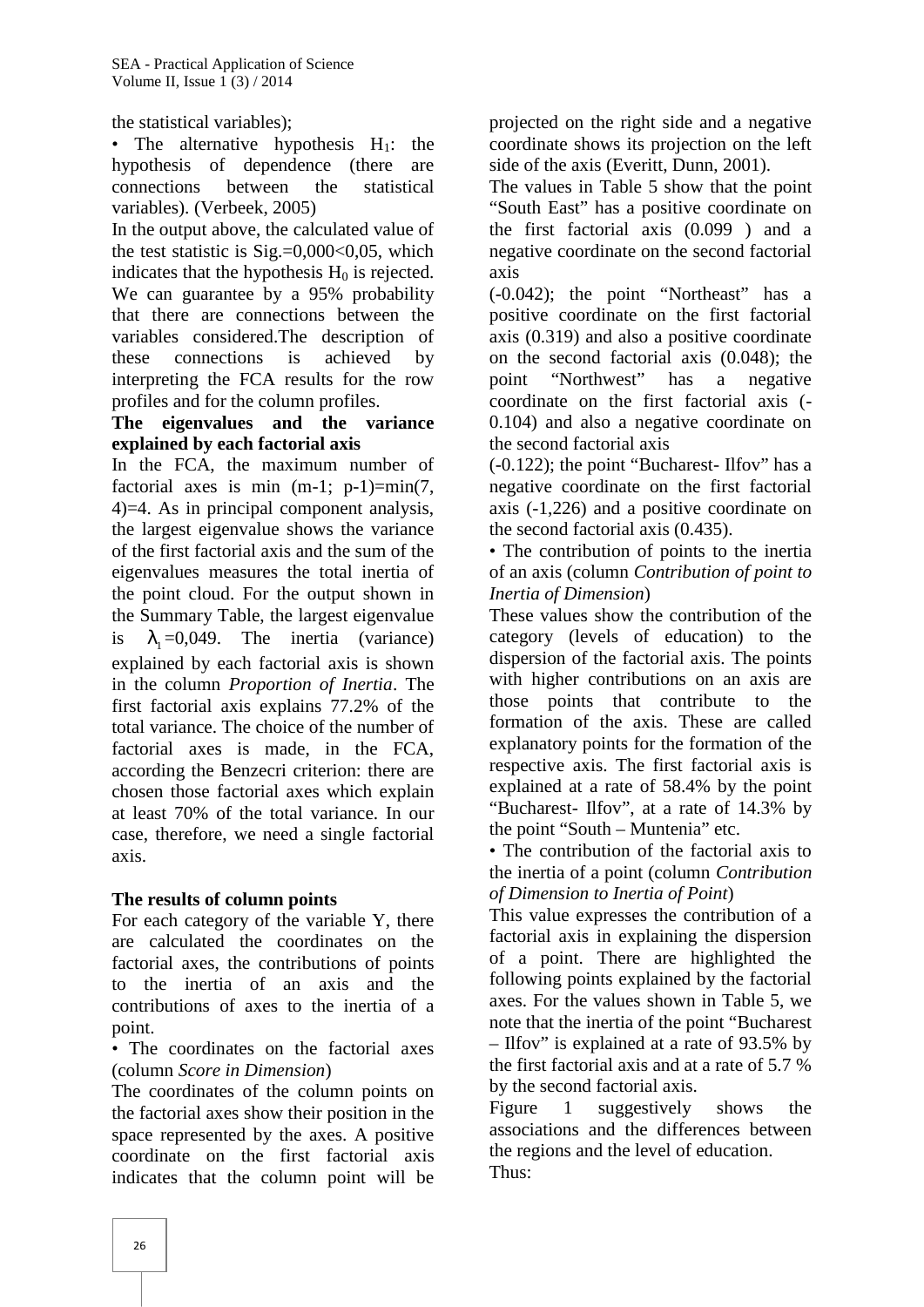• The Bucharest-Ilfov region is situated at a large distance from the other regions of the country in terms of the number of schools;

• Large discrepancies exist between the primary education and the other levels of education;

• Visible similarities can be seen between the regions of South-Muntenia and Northeast and between the North-west and South-west regions, their levels being close to the average at the country level.

#### **Conclusions**

The challenges facing the European Union and, implicitly, Romania are now numerous, interdependent and complex. The social consequences of the global financial and economic crisis are felt in all Member States. In this context, the education and training systems must change their priorities so as to ensure that all European citizens have the knowledge, skills and competencies to meet the challenges and demands of jobs and modern life.

In 2010, the Member States and the European Commission agreed to include education and training as the key elements of the EU 2020 Strategy for a smart and sustainable economic growth, favorable to the inclusion in the current decade. This is supported by the Strategic Framework for education and training (*Education and Training 2020*) and by the four of its longterm objectives. The Strategic Framework is the basis of the European cooperation in education and training, thus playing an important role for the wider objectives of Europe 2020.

The existence of effective and harmonized indicators is essential to monitor the progress made in achieving these objectives.

In the context of quality assurance, the public access to school education units is an important factor for achieving the strategic objective of increasing the quality and efficiency of education. A central point of interest of this evaluation may be represented by the overall education system, the schools representing an extremely important variable.

Moreover, in most countries, the investments in education have remained largely unchanged over the last decade, until 2008, before the economic crisis. In response to the crisis, some governments have taken specific measures to ensure that the existing funding levels are not modified in order to ensure the continuous operation of the system and to protect the reforms implemented over the last decade.

#### **References:**

[1] Baltagi,B.H.(2008). *Econometrics*, Springer. [2] Benzecri,J.P., (1992).*Correspondence Analysis Handbook*, New-York. [3] Everitt, B., Dunn, G., (2001) *Applied Multivariate Data Analysis*, Arnold, London. [4] Greene,W.H., (2003). *Econometric Analysis*, Prentice Hall. [5] Kachigan,S.,(1982). *Multivariate statistical analysis*, Radius Press, New York [6] Maddala,G.S.,(2001). *Introduction to Econometrics*, Wiley. [7]Verbeek,M.,(2005) *A Guide to Modern Econometrics*, Wiley. [8]www.tempoonline.com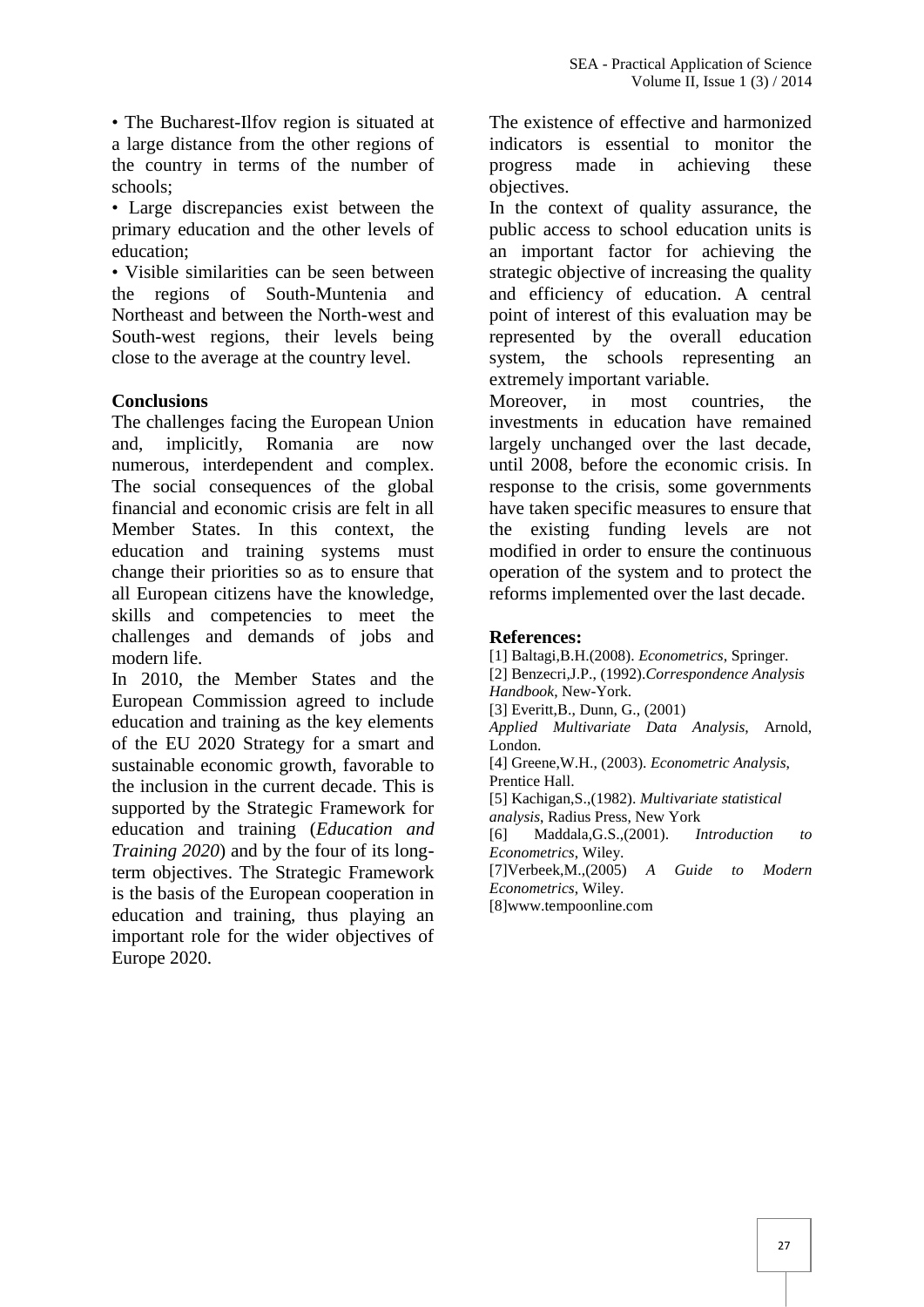Table 1.

|                            |                    |                         | Correspondence Table   |                |                     |                  |  |  |  |
|----------------------------|--------------------|-------------------------|------------------------|----------------|---------------------|------------------|--|--|--|
| Regions                    | Level of education |                         |                        |                |                     |                  |  |  |  |
|                            | pre<br>school      | primary<br>(elementary) | secondary<br>education | high<br>school | Higher<br>education | Active<br>Margin |  |  |  |
|                            |                    | education               | (middle<br>school)     |                |                     |                  |  |  |  |
| North-<br>West             | 199                | 9                       | 508                    | 263            | 16                  | 995              |  |  |  |
| Centre                     | 239                | $\overline{2}$          | 530                    | 213            | 13                  | 997              |  |  |  |
| North-East                 | 156                | 3                       | 694                    | 260            | 15                  | 1128             |  |  |  |
| South-East                 | 173                | 7                       | 515                    | 209            | 7                   | 911              |  |  |  |
| South<br>Muntenia          | 145                | $\mathbf{1}$            | 673                    | 210            | $\overline{4}$      | 1033             |  |  |  |
| Bucharest-<br><b>Ilfov</b> | 223                | 5                       | 206                    | 134            | 35                  | 603              |  |  |  |
| South-<br>West<br>Oltenia  | 96                 | 3                       | 468                    | 160            | $\overline{4}$      | 731              |  |  |  |
| West                       | 136                | 22                      | 277                    | 166            | 14                  | 615              |  |  |  |
| Active<br>Margin           | 1367               | 52                      | 3871                   | 1615           | 108                 | 7013             |  |  |  |

*The number of schools by levels of education and regions*

*Source:* Table processed in the SPSS programme, based on the data from Statistical Yearbook of Romania, NIS, Bucharest (*Anuarul statistic al României,INS*, *Bucure ti*), 2013

| Table 2.                  |  |
|---------------------------|--|
| The table of row profiles |  |

| <b>Row Profiles</b> |                    |              |           |        |           |        |  |  |  |
|---------------------|--------------------|--------------|-----------|--------|-----------|--------|--|--|--|
| Regions             | Level of education |              |           |        |           |        |  |  |  |
|                     | Pre                | primary      | secondary | high   | Higher    | Active |  |  |  |
|                     | scho               | (elementary) | education | school | education | Margin |  |  |  |
|                     | <sub>o</sub> l     | education    | (middle   |        |           |        |  |  |  |
|                     |                    |              | school)   |        |           |        |  |  |  |
| North-West          | .200               | .009         | .511      | .264   | .016      | 1.000  |  |  |  |
| Centre              | .240               | .002         | .532      | .214   | .013      | 1.000  |  |  |  |
| North-East          | .138               | .003         | .615      | .230   | .013      | 1.000  |  |  |  |
| South-East          | .190               | .008         | .565      | .229   | .008      | 1.000  |  |  |  |
| South               | .140               | .001         | .652      | .203   | .004      | 1.000  |  |  |  |
| Muntenia            |                    |              |           |        |           |        |  |  |  |
| Bucharest-          | .370               | .008         | .342      | .222   | .058      | 1.000  |  |  |  |
| <b>Ilfov</b>        |                    |              |           |        |           |        |  |  |  |
| South-West          | .131               | .004         | .640      | .219   | .005      | 1.000  |  |  |  |
| Oltenia             |                    |              |           |        |           |        |  |  |  |
| West                | .221               | .036         | .450      | .270   | .023      | 1.000  |  |  |  |
| <b>Mass</b>         | .195               | .007         | .552      | .230   | .015      |        |  |  |  |

*Source:* Table processed in the SPSS programme, based on the data from Statistical Yearbook of Romania, NIS, Bucharest (*Anuarul statistic al României,INS*, Bucure ti), 2013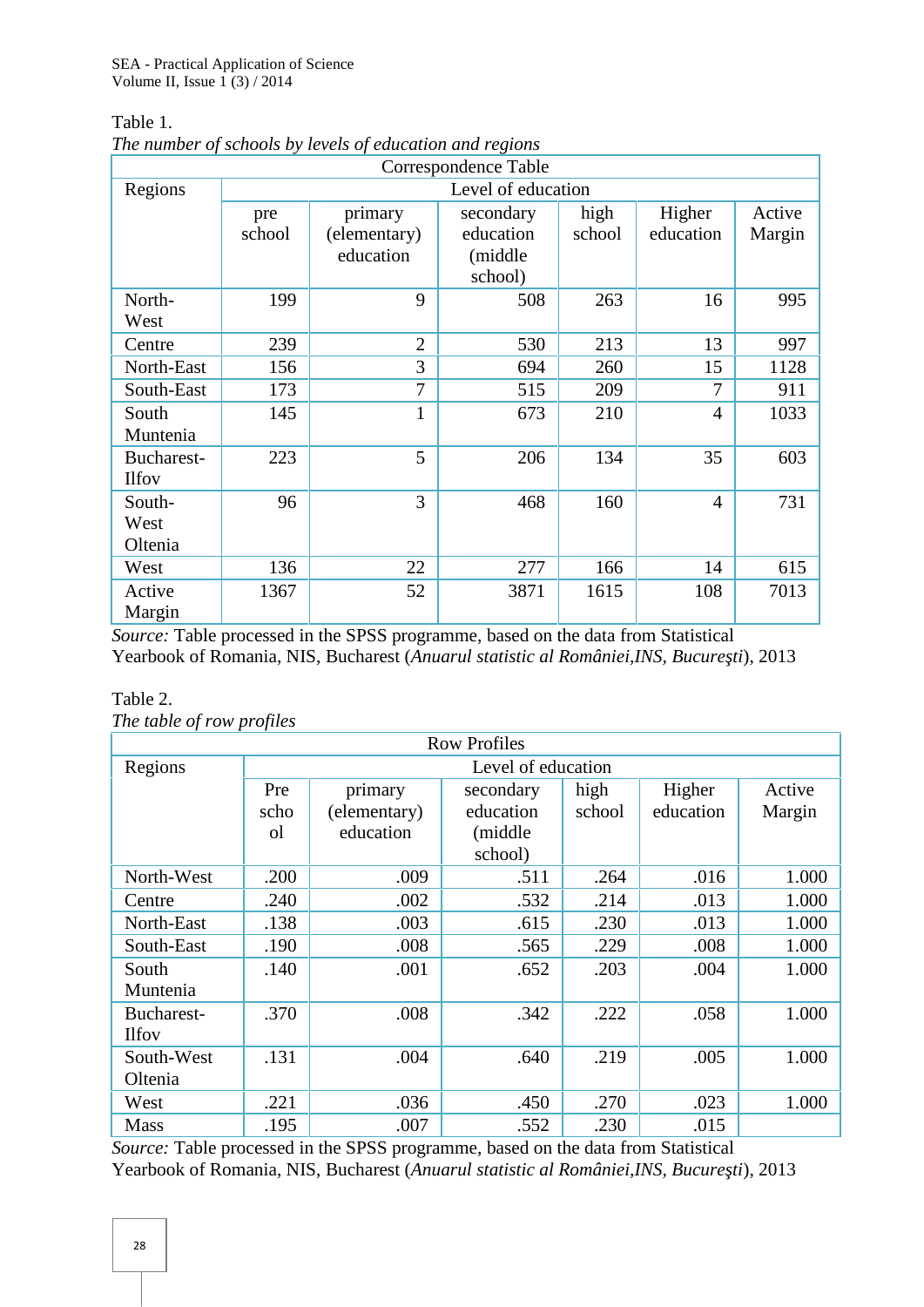|              |                    |              | <b>Column Profiles</b> |        |           |      |  |  |  |
|--------------|--------------------|--------------|------------------------|--------|-----------|------|--|--|--|
| Regions      | Level of education |              |                        |        |           |      |  |  |  |
|              | pre                | primary      | secondary              | high   | Higher    | Mass |  |  |  |
|              | school             | (elementary) | education              | school | education |      |  |  |  |
|              |                    | education    | (middle)               |        |           |      |  |  |  |
|              |                    |              | school)                |        |           |      |  |  |  |
| North-       | .146               | .173         | .131                   | .163   | .148      | .142 |  |  |  |
| West         |                    |              |                        |        |           |      |  |  |  |
| Centre       | .175               | .038         | .137                   | .132   | .120      | .142 |  |  |  |
| North-East   | .114               | .058         | .179                   | .161   | .139      | .161 |  |  |  |
| South-East   | .127               | .135         | .133                   | .129   | .065      | .130 |  |  |  |
| South        | .106               | .019         | .174                   | .130   | .037      | .147 |  |  |  |
| Muntenia     |                    |              |                        |        |           |      |  |  |  |
| Bucharest-   | .163               | .096         | .053                   | .083   | .324      | .086 |  |  |  |
| <b>Ilfov</b> |                    |              |                        |        |           |      |  |  |  |
| South-       | .070               | .058         | .121                   | .099   | .037      | .104 |  |  |  |
| West         |                    |              |                        |        |           |      |  |  |  |
| Oltenia      |                    |              |                        |        |           |      |  |  |  |
| West         | .099               | .423         | .072                   | .103   | .130      | .088 |  |  |  |
| Active       | 1.000              | 1.000        | 1.000                  | 1.000  | 1.000     |      |  |  |  |
| Margin       |                    |              |                        |        |           |      |  |  |  |

Table 3. *The table of column profiles*

*Source:* Table processed in the SPSS programme, based on the data from Statistical Yearbook of Romania, NIS, Bucharest (Anuarul statistic al României, INS, Bucure ti), 2013

## Table4.

*The calculated value of the 2 statistics, the eigenvalues and the inertia explained by each factorial axis*

| Summary                  |          |         |         |                   |                       |       |                     |        |  |  |
|--------------------------|----------|---------|---------|-------------------|-----------------------|-------|---------------------|--------|--|--|
| Dime                     | Singular | Inertia | Chi     | Sig.              | Proportion of Inertia |       | Confidence Singular |        |  |  |
| nsion                    | Value    |         | Square  |                   |                       |       | Value               |        |  |  |
|                          |          |         |         |                   | Cumulat<br>Accoun     |       | Standard            | Correl |  |  |
|                          |          |         |         |                   | ted for<br><i>ive</i> |       | Deviation           | ation  |  |  |
|                          |          |         |         |                   |                       |       |                     | 2      |  |  |
|                          | .221     | .049    |         |                   | .772                  | .772  | .013                | .100   |  |  |
| $\overline{2}$           | .107     | .012    |         |                   | .182                  | .954  | .018                |        |  |  |
| 3                        | .044     | .002    |         |                   | .030                  | .984  |                     |        |  |  |
| 4                        | .032     | .001    |         |                   | .016                  | 1.000 |                     |        |  |  |
| Total                    |          | .063    | 444.624 | .000 <sup>a</sup> | 1.000                 | 1.000 |                     |        |  |  |
| a. 28 degrees of freedom |          |         |         |                   |                       |       |                     |        |  |  |

*Source:* Table processed in the SPSS programme, based on the data from Statistical Yearbook of Romania, NIS, Bucharest (*Anuarul statistic al României,INS*, Bucure ti), 2013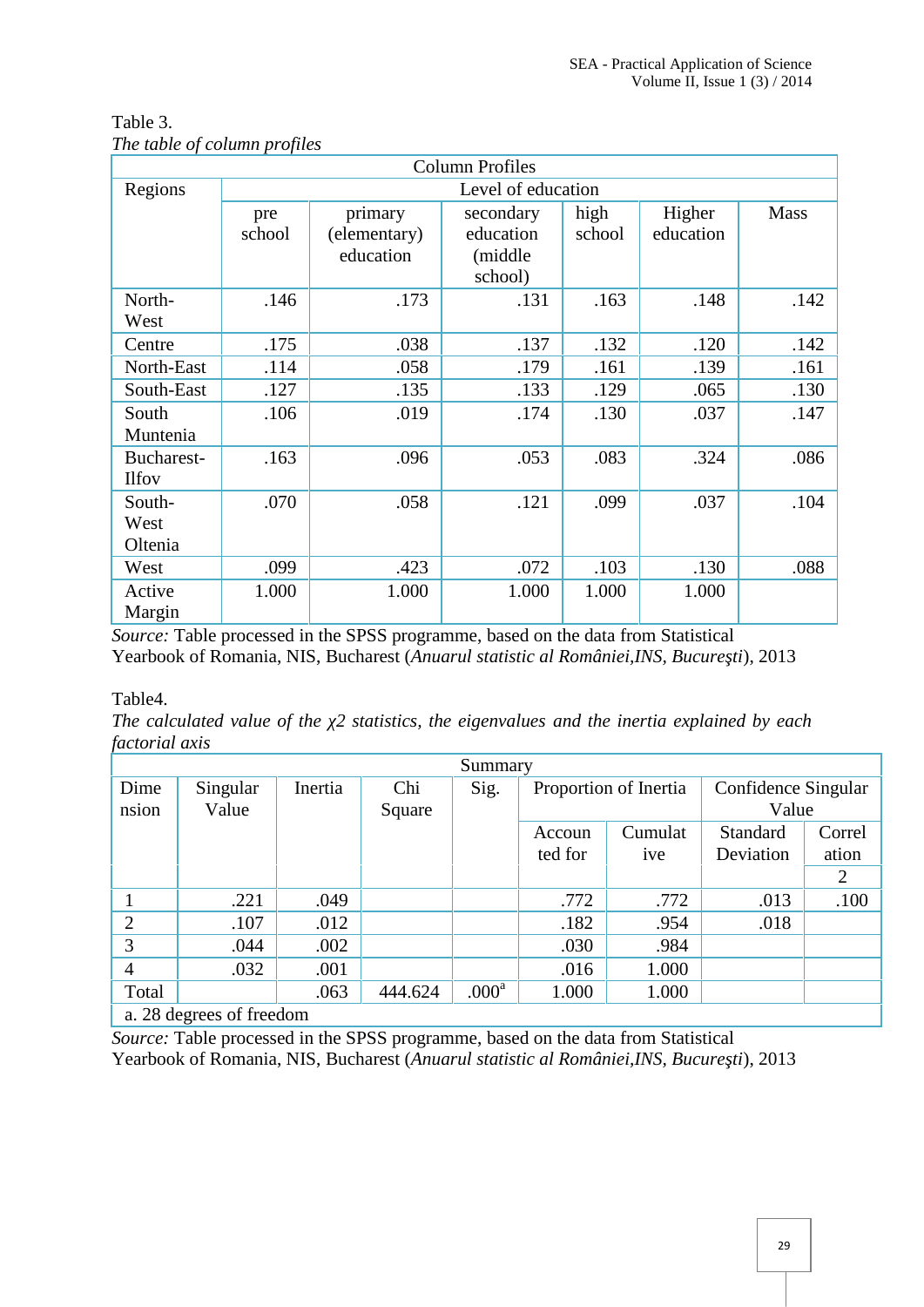Table5.

|  |  | The results on column points (training levels) |  |
|--|--|------------------------------------------------|--|
|  |  |                                                |  |

|                              |             |                                                         |          | Overview Row Points <sup>a</sup> |              |                     |                  |                |       |  |
|------------------------------|-------------|---------------------------------------------------------|----------|----------------------------------|--------------|---------------------|------------------|----------------|-------|--|
| Regions                      | <b>Mass</b> | Score in<br>Dimension<br>$\mathbf{1}$<br>$\overline{2}$ |          | Inertia                          | Contribution |                     |                  |                |       |  |
|                              |             |                                                         |          |                                  |              | Of Point to Inertia | Of Dimension to  |                |       |  |
|                              |             |                                                         |          |                                  |              | of Dimension        | Inertia of Point |                |       |  |
|                              |             |                                                         |          |                                  | $\mathbf{1}$ | 2                   | 1                | $\overline{2}$ | Total |  |
| North-<br>West               | .142        | $-.104$                                                 | $-122$   | .001                             | .007         | .020                | .279             | .185           | .464  |  |
| Centre                       | .142        | $-.117$                                                 | .278     | .002                             | .009         | .102                | .184             | .500           | .683  |  |
| North-<br>East               | .161        | .319                                                    | .048     | .004                             | .074         | .003                | .831             | .009           | .840  |  |
| South-<br>East               | .130        | .099                                                    | $-.042$  | .001                             | .006         | .002                | .497             | .044           | .541  |  |
| South-<br>Munteni<br>a       | .147        | .463                                                    | .136     | .007                             | .143         | .026                | .938             | .039           | .977  |  |
| <b>Buchares</b><br>t-Ilfov   | .086        | 1.226                                                   | .435     | .031                             | .584         | .152                | .935             | .057           | .992  |  |
| South-<br>West<br>Oltenia    | .104        | .439                                                    | $-0.010$ | .005                             | .091         | .000                | .984             | .000           | .984  |  |
| West                         | .088        | $-0.469$                                                | $-0.922$ | .012                             | .087         | .695                | .345             | .647           | .992  |  |
| Active<br>Total              | 1.000       |                                                         |          | .063                             | 1.000        | 1.000               |                  |                |       |  |
| a. Symmetrical normalization |             |                                                         |          |                                  |              |                     |                  |                |       |  |

*Source:* Table processed in the SPSS programme, based on the data from Statistical Yearbook of Romania, NIS, Bucharest (*Anuarul statistic al României,INS, Bucure ti*), 2013